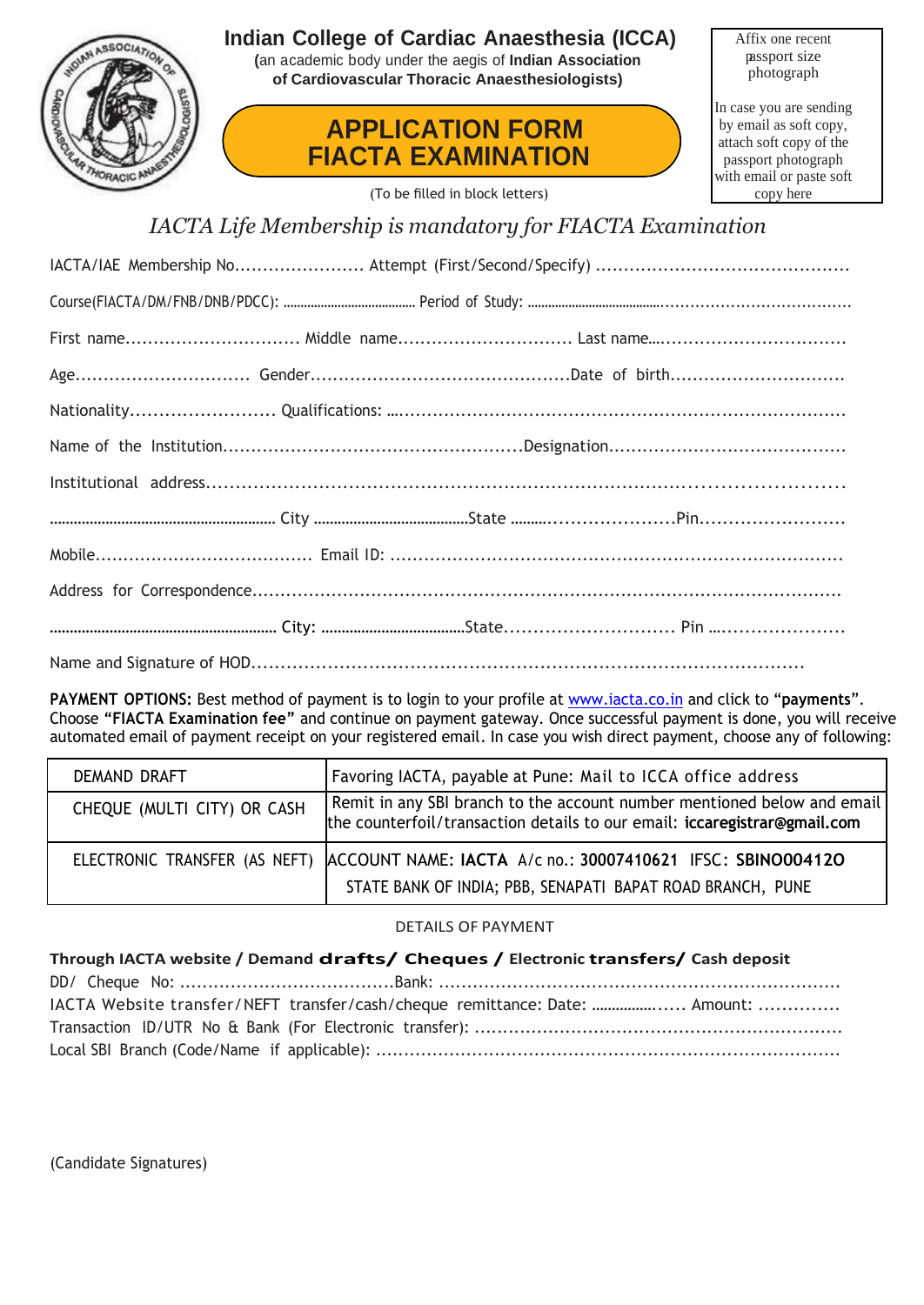#### CERTIFICATE (FOR FIACTA STUDENTS)

This is to certify that Dr… .............................................................................has completed the 2 year training period

satisfactorily and has maintained a log-book.

Name and Signature of the HOD/ Mentor (name, signature and stamp) ........................................................................................

Countersigned by Head of the Institution (name, signature and stamp) ..........................................................

.................................. SEND TO ………………………………… (Surface mail and Email with scanned copy or details) Registrar ICCA ICCA Office, Anaesthesia House, First Floor, GCDA Shopping Complex, Panampilly Nagar, Cochin (PIN: 682036),Kerala,India. Phone: 0484 4011307, Mobile: 9895519551 Email: iccaregistrar@gmail.com Website: http://www.iacta.co.in

#### For Office use only

Remittance checked by Treasurer: Yes / No